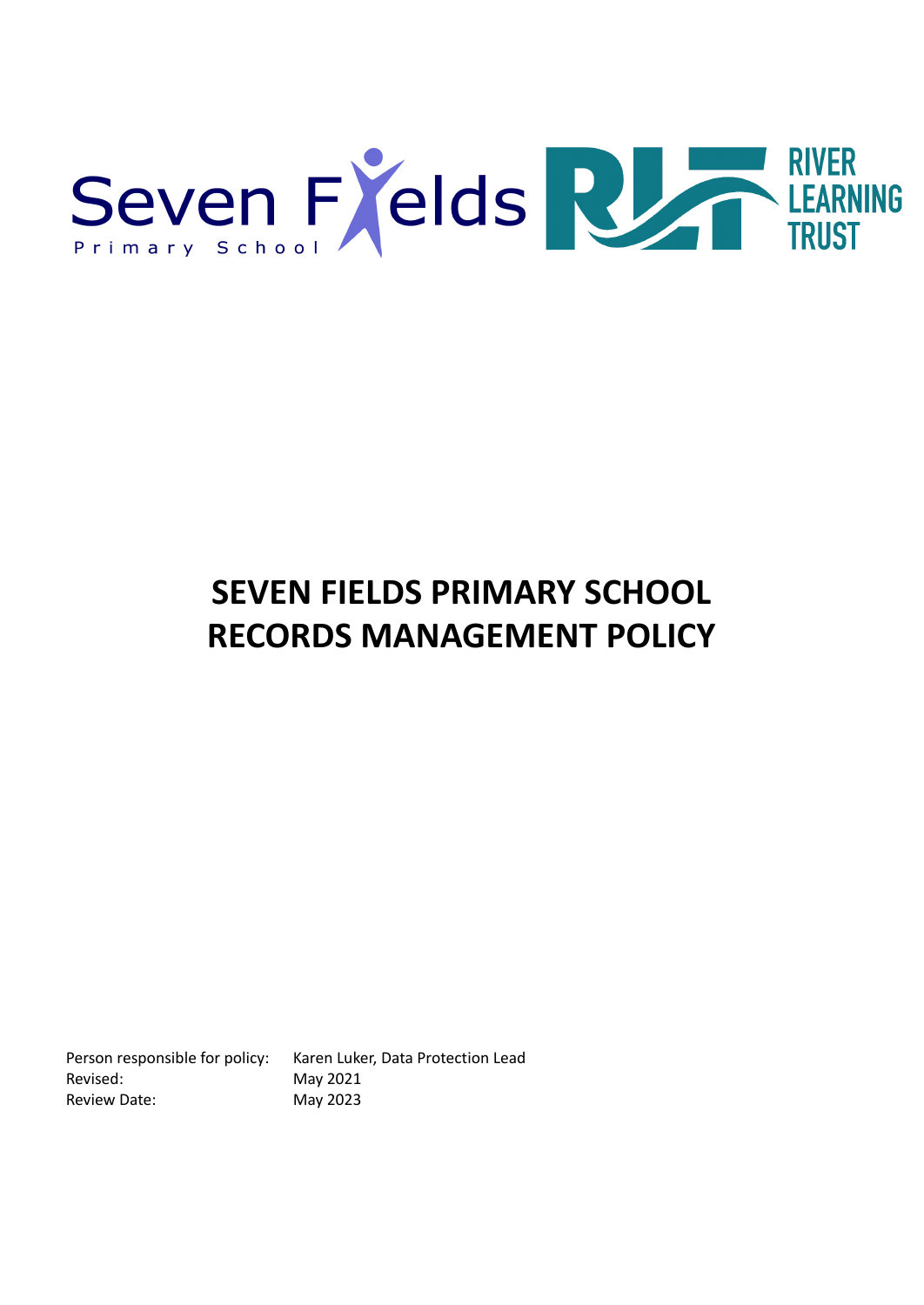#### **Records Management Policy**

The School recognises that by efficiently managing its records, it will be able to comply with its legal and regulatory obligations and to contribute to the effective overall management of the institution. Records provide evidence for protecting the legal rights and interests of the school, and provide evidence for demonstrating performance and accountability. This document provides the policy framework through which this effective management can be achieved and audited. It covers:

- 1. Scope
- 2. Responsibilities
- 3. Relationships with other policies

Appendix Retention Schedule

#### **1 Scope of the policy**

- 1.1 This policy applies to all records created, received or maintained by staff of the school in the course of carrying out its functions.
- 1.2 Records are defined as all those documents which facilitate the business carried out by the school and which are thereafter retained (for a set period) to provide evidence of its transactions or activities. These records may be created or received, and then stored, in hard copy or electronically.
- 1.3 A small percentage of the school's records may be selected for permanent preservation as part of the institution's archives and for historical research.

#### **2 Responsibilities**

- 2.1 The school has a corporate responsibility to maintain its records and record keeping systems in accordance with the regulatory environment. The person with overall responsibility for this policy is the Headteacher.
- 2.2 The Business Manager, who has day to day responsibility for records management in the school, will give guidance about good records management practice and will promote compliance with this policy so that information will be retrieved easily, appropriately and in a timely way. S/he will also monitor compliance with this policy by surveying at least annually to check if records are stored securely and can be accessed appropriately.
- 2.3 Individual staff and employees must ensure that records for which they are responsible are accurate, and are maintained and disposed of in accordance with the school's records management guidelines.

## **3 Relationship with existing policies**

This policy should be read in association with the following policies:

- Freedom of Information
- Data Protection

and with other legislation or regulations (including audit and equal opportunities and ethics) affecting the school. It should also be read in conjunction with the IRMS Toolkit for Schools 2019.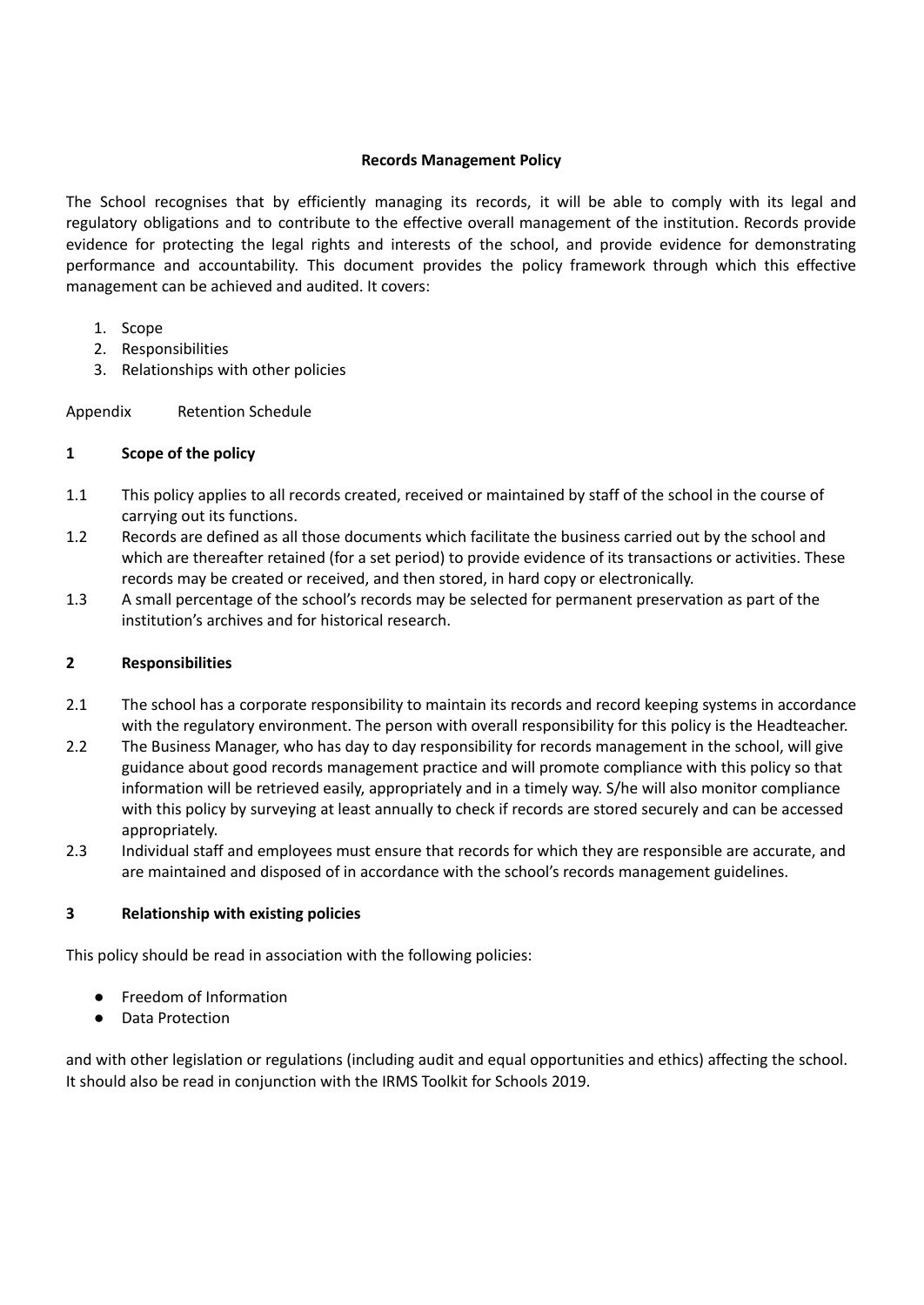#### **Appendix: Retention Schedule**

This schedule contains retention periods for the different record series created and maintained by the School in the course of its business. The schedule refers to all information regardless of the medium in which it is stored. Some retention periods are governed by statute. Others follow best practice guidance. Every effort has been made to ensure that these retention periods are compliant with the requirements of the General Data [Protection](http://data.consilium.europa.eu/doc/document/ST-5419-2016-INIT/en/pdf) [Regulation](http://data.consilium.europa.eu/doc/document/ST-5419-2016-INIT/en/pdf) (GDPR) and the provisions of the Data Protection Act 2018 (DPA 2018) as set out in the Data [Protection](https://publications.parliament.uk/pa/bills/cbill/2017-2019/0153/18153.pdf) [Bill](https://publications.parliament.uk/pa/bills/cbill/2017-2019/0153/18153.pdf), and the Freedom of Information Act 2000.

#### **Retention periods for documents with data protection issues and/or with statutory provisions**

#### **Management of the school**

Governing Body

| <b>Description</b>    | <b>Retention period</b> | <b>Action at end</b> | Role responsible | Location of       |
|-----------------------|-------------------------|----------------------|------------------|-------------------|
|                       |                         |                      |                  | records           |
| Records relating to   | Date of the resolution  | Secure disposal      | Clerk to the     | Historic - filing |
| complaints dealt with | of the complaint $+ a$  |                      | Governors        | cabinet in admin  |
| by the Governing Body | minimum of 6 years      |                      |                  | office            |
|                       | then review for         |                      |                  |                   |
|                       | further retention in    |                      |                  | Current - google  |
|                       | case of contentious     |                      |                  | drive             |
|                       | disputes                |                      |                  |                   |

#### Headteacher, Leadership Team, Middle Leadership

| <b>Description</b>                                                                          | <b>Retention period</b>                            | <b>Action at end</b>                                                                        | Role responsible                    | <b>Location of</b><br>records                                              |
|---------------------------------------------------------------------------------------------|----------------------------------------------------|---------------------------------------------------------------------------------------------|-------------------------------------|----------------------------------------------------------------------------|
| Minutes of team<br>meetings (with<br>reference to individual<br>pupils or staff<br>members) | Date of the meeting +<br>3 years then review       | Secure disposal                                                                             | Headteacher                         | Google Drive                                                               |
| Reports (with<br>reference to individual<br>pupils or staff<br>members)                     | Date of the meeting +<br>3 years then review       | Secure disposal<br>Pupil files follow<br>pupil to the next<br>educational<br>establishment. | Admin<br>Office/Business<br>Manager | Pupil File and/or<br><b>CPOMS</b><br><b>Staff Files in</b><br>admin office |
| Records (with<br>reference to individual<br>pupils or staff<br>members)                     | Current academic year<br>+ 6 years then review     | Secure disposal<br>Pupil files follow<br>pupil to the next<br>educational<br>establishment. | Admin<br>Office/Business<br>Manager | Pupil File and/or<br><b>CPOMS</b><br><b>Staff Files in</b><br>admin office |
| Correspondence (with<br>reference to individual<br>pupils or staff<br>members)              | Date of<br>correspondence + 3<br>years then review | Secure disposal<br>Pupil files follow<br>pupil to the next<br>educational<br>establishment. | Admin<br>Office/Business<br>Manager | Pupil File and/or<br><b>CPOMS</b><br><b>Staff Files in</b><br>admin office |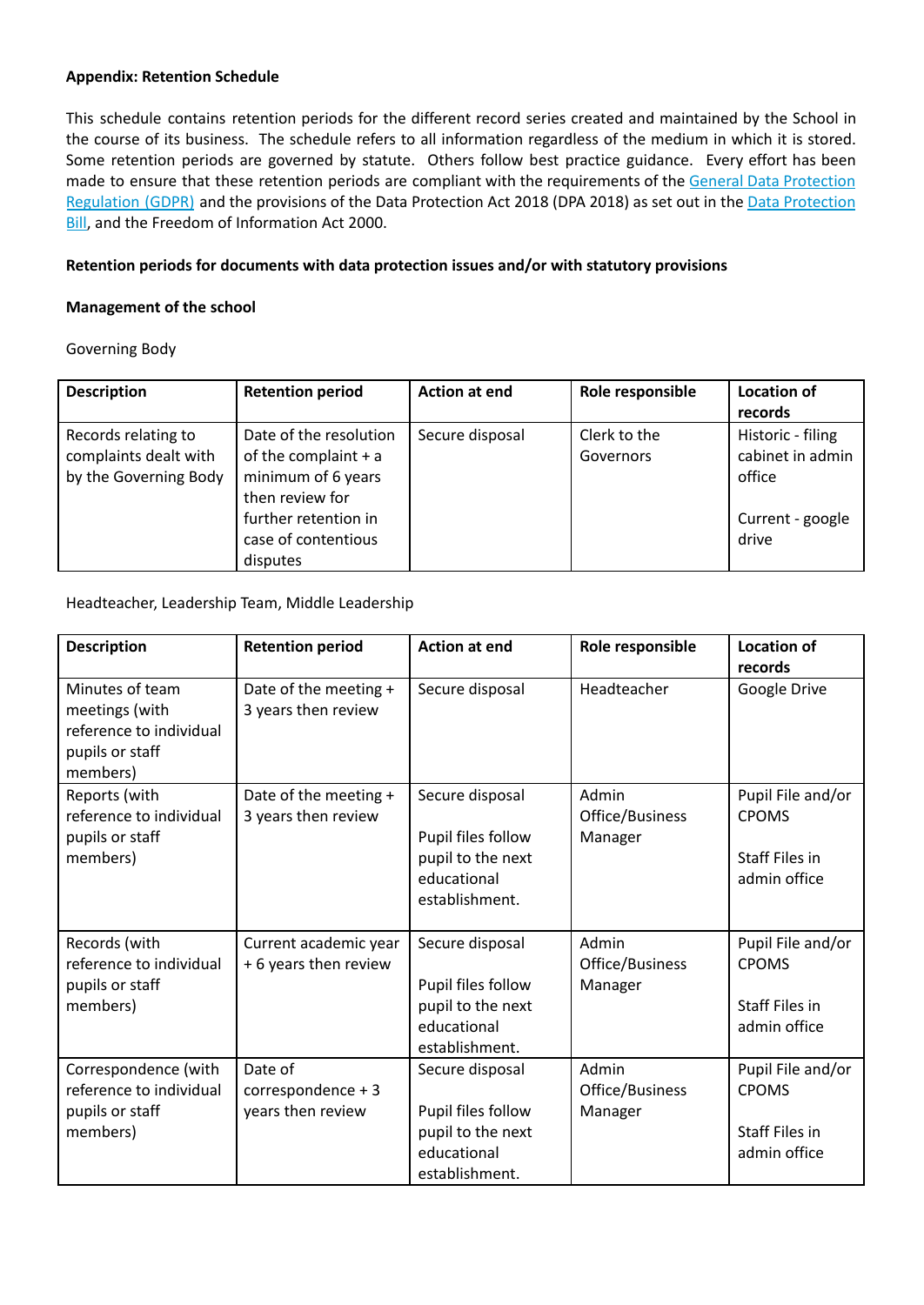## Admissions Process

| <b>Description</b>                             | <b>Retention period</b>                      | <b>Action at end</b>                                                                                  | Role responsible                                                  | <b>Location of</b><br>records                                                                     |
|------------------------------------------------|----------------------------------------------|-------------------------------------------------------------------------------------------------------|-------------------------------------------------------------------|---------------------------------------------------------------------------------------------------|
| <b>School Admissions</b><br>Policy             | Life of the policy $+3$<br>years then review | Secure disposal                                                                                       | Gaynor Pearce                                                     | Historic - Admin<br>archive filing<br>Current - school<br>website/Google<br><b>Drive</b>          |
| Admissions – if the<br>admission is successful | Date of admission + 1<br>year                | Secure disposal                                                                                       | Local Authority<br><b>Admissions Team</b><br><b>Gaynor Pearce</b> | Admin archive<br>filing                                                                           |
| Admissions – if the<br>appeal is unsuccessful  | Resolution of case $+1$<br>year              | Secure disposal                                                                                       | Local Authority<br><b>Admissions Team</b>                         | Admin archive<br>filing                                                                           |
| Register of admissions                         | Permanent                                    | Records<br>permanently kept to<br>enable the school to<br>confirm dates pupils<br>attended the school | <b>Gaynor Pearce</b>                                              | MIS System<br>Paper copies<br>from Swindon<br><b>Borough Council</b><br>- admin archive<br>filing |

## Operational Administration

| <b>Description</b>                       | <b>Retention period</b>               | <b>Action at end</b> | Role responsible | <b>Location of</b><br>records                                    |
|------------------------------------------|---------------------------------------|----------------------|------------------|------------------------------------------------------------------|
| Visitors' Books and<br>Signing in Sheets | Current year + 6 years<br>then review | Secure disposal      | Karen Luker      | Historic - paper<br>copies filed with<br>archive admin<br>filing |
|                                          |                                       |                      |                  | Current -<br>Inventry signing                                    |
|                                          |                                       |                      |                  | in system                                                        |

#### **Human Resources**

#### Recruitment

| <b>Description</b>   | <b>Retention period</b> | <b>Action at end</b> | Role responsible     | <b>Location of</b> |
|----------------------|-------------------------|----------------------|----------------------|--------------------|
|                      |                         |                      |                      | records            |
| Records relating to  | Date of appointment +   | Secure disposal      | Karen Luker          | Staff File -       |
| appointment of a new | 6 years                 |                      |                      | successful         |
| Headteacher          |                         |                      |                      | candidate.         |
|                      |                         |                      |                      |                    |
| Records relating to  | Date of appointment     | Secure disposal      | Karen Luker          | Archive admin      |
| appointment of a new | of successful           |                      | <b>Gaynor Pearce</b> | filing             |
| member of staff $-$  | candidate $+6$ months   |                      |                      |                    |
| unsuccessful         |                         |                      |                      |                    |
| candidates           |                         |                      |                      |                    |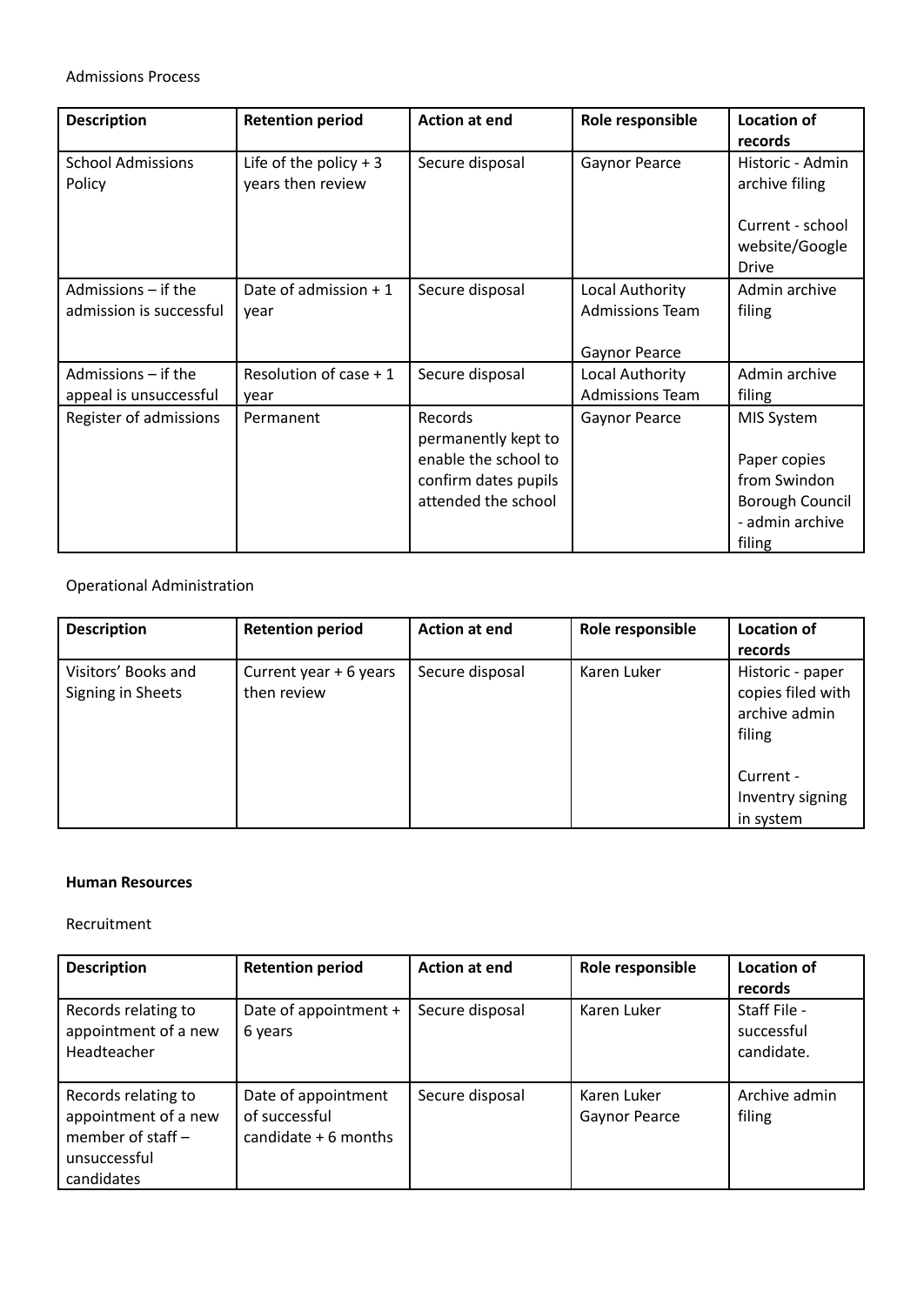| Records relating to<br>appointment of a new<br>member of staff -<br>successful candidate                                                                        | Add relevant<br>information to the<br>staff personal file;<br>Otherwise<br>Date of appointment<br>+6 months           | Secure disposal | Karen Luker<br>Gaynor Pearce       | Information held<br>on staff file                                                                                      |
|-----------------------------------------------------------------------------------------------------------------------------------------------------------------|-----------------------------------------------------------------------------------------------------------------------|-----------------|------------------------------------|------------------------------------------------------------------------------------------------------------------------|
| Copies of DBS<br>certificates<br>Copies of DBS<br>certificates are not<br>retained - may be<br>copied to capture<br>information but then<br>securely destroyed. | DBS information held<br>on staff file/SCR for<br>period of<br>employment/voluntee<br>ring position/contract<br>worker | Secure Disposal | <b>Gaynor Pearce</b><br>Gill Young | Information held<br>on SCR & staff<br>files                                                                            |
| Proofs of identity                                                                                                                                              | Termination of<br>employment + 6 years.                                                                               | Secure Disposal | Gaynor Pearce<br>Karen Luker       | Information held<br>on staff file                                                                                      |
| Evidence of right to<br>work in the UK                                                                                                                          | Home Office requires<br>Date of termination of<br>employment + at least<br>2 years                                    | Secure Disposal | Gaynor Pearce<br>Karen Luker       | Historic copies<br>added to the<br>staff personal<br>file. New<br>evidence held in<br>separate file in<br>admin office |

# Operational Staff Management

| <b>Description</b>                                   | <b>Retention period</b>                | <b>Action at end</b> | Role responsible                    | <b>Location of</b><br>records                                                                                  |
|------------------------------------------------------|----------------------------------------|----------------------|-------------------------------------|----------------------------------------------------------------------------------------------------------------|
| Staff personal file                                  | Termination of<br>employment + 6 years | Secure disposal      | Karen Luker<br><b>Gaynor Pearce</b> |                                                                                                                |
| <b>Timesheets</b><br>(Signing in/out<br>information) | Current year + 6 years                 | Secure disposal      | Karen Luker<br><b>Gaynor Pearce</b> | Historic - paper<br>copies filed with<br>archive admin<br>filing<br>Current -<br>Inventry signing<br>in system |
| Annual appraisal<br>record                           | Current year + 5 years                 | Secure disposal      | Karen Luker<br>Gaynor Pearce        | Staff file                                                                                                     |

# Management of Disciplinary and Grievance Processes

| <b>Description</b>    | <b>Retention period</b>  | <b>Action at end</b> | Role responsible | <b>Location of</b> |
|-----------------------|--------------------------|----------------------|------------------|--------------------|
|                       |                          |                      |                  | records            |
| Allegation of a child | Whichever is the         | Secure disposal      | Headteacher      | Head Teacher's     |
| protection nature     | longer of:               |                      |                  | office - locked    |
| against a member of   | Person's normal          | These records must   |                  | filing cabinet     |
| staff,                | retirement age           | be shredded          |                  |                    |
| including where the   | OR.                      |                      |                  |                    |
| allegation is         | Date of allegation $+10$ |                      |                  |                    |
| unfounded             | vears                    |                      |                  |                    |
|                       | Then review              |                      |                  |                    |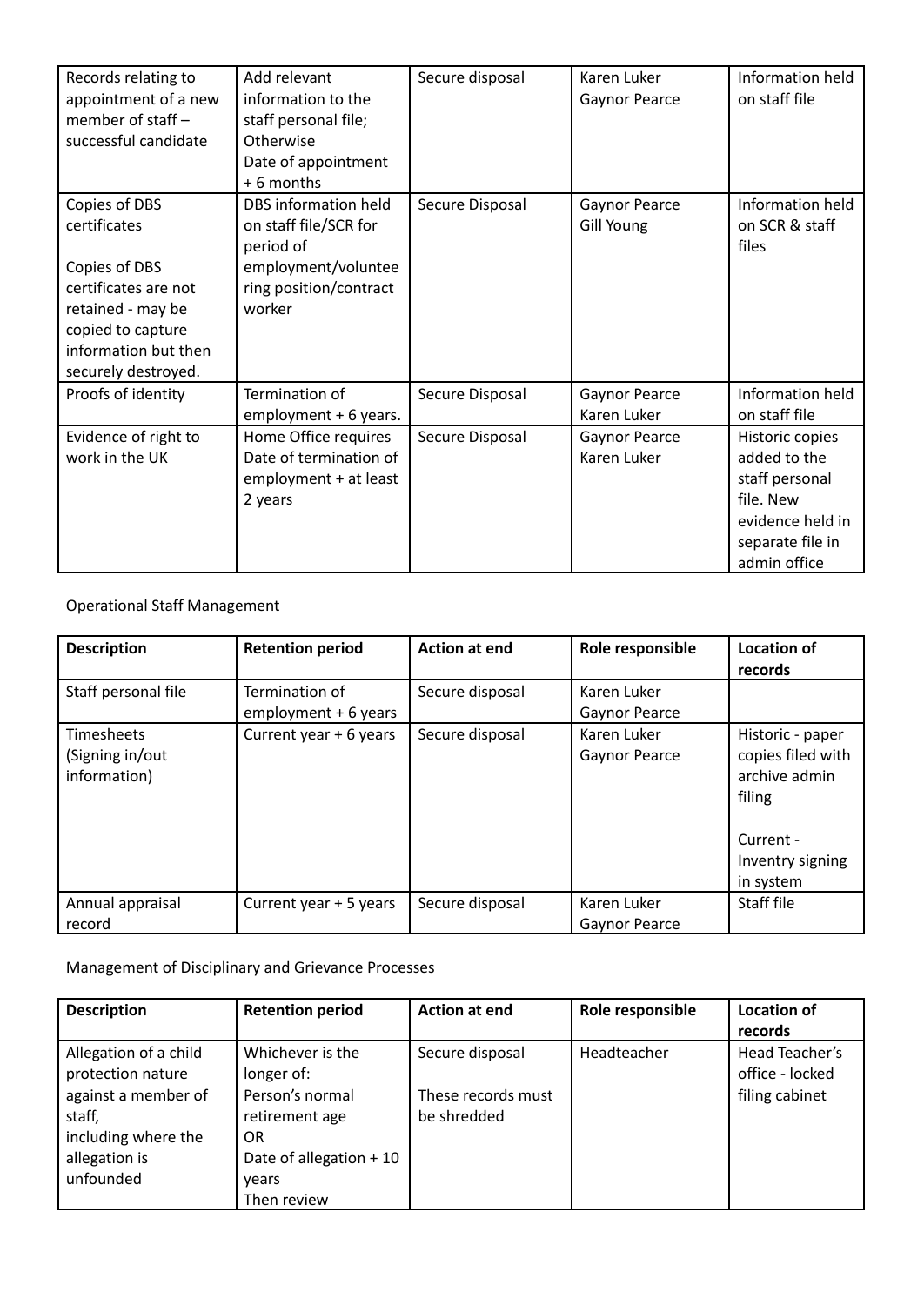|                         | Note allegations that<br>are found to be<br>malicious should be<br>removed from files |                 |                         |                    |
|-------------------------|---------------------------------------------------------------------------------------|-----------------|-------------------------|--------------------|
| Disciplinary            |                                                                                       | Secure disposal | Headteacher             | <b>Staff Files</b> |
| proceedings:            |                                                                                       |                 | <b>Business Manager</b> |                    |
| Oral warning            | Date of warning $+6$                                                                  |                 |                         |                    |
|                         | months                                                                                |                 |                         |                    |
| Written warning - level | Date of warning $+6$                                                                  |                 |                         |                    |
| 1                       | months                                                                                |                 |                         |                    |
| Written warning - level | Date of warning + 12                                                                  |                 |                         |                    |
| 2                       | months                                                                                |                 |                         |                    |
| Final warning           | Date of warning + 18                                                                  |                 |                         |                    |
|                         | months                                                                                |                 |                         |                    |
|                         |                                                                                       |                 |                         |                    |
|                         | Conclusion of case                                                                    |                 |                         |                    |
| Case not found          | (unless CP related)                                                                   |                 |                         |                    |

# Health and safety

| <b>Description</b>           | <b>Retention period</b> | <b>Action at end</b> | Role responsible | <b>Location of</b> |
|------------------------------|-------------------------|----------------------|------------------|--------------------|
|                              |                         |                      |                  | records            |
| Records relating to          | Date of incident + 12   | Secure disposal      | Karen Luker      | Historic paper     |
| accident/injury at work      | years                   |                      |                  | records - admin    |
|                              | In case of serious      |                      |                  | archive filing     |
|                              | accidents a further     |                      |                  |                    |
|                              | retention period will   |                      |                  | Current -          |
|                              | need to be applied      |                      |                  | Smartlog           |
| Accident reporting -         | Date of incident $+6$   | Secure disposal      | Karen Luker      | Historic paper     |
| adults                       | years                   |                      |                  | records - admin    |
|                              |                         |                      |                  | archive filing     |
|                              |                         |                      |                  |                    |
|                              |                         |                      |                  | Current -          |
|                              |                         |                      |                  | Smartlog           |
| Accident reporting -         | DOB of the pupil        | Secure disposal      | Karen Luker      | Historic paper     |
| children                     | involved in the         |                      |                  | records - admin    |
|                              | incident + 25 years     |                      |                  | archive filing     |
|                              |                         |                      |                  |                    |
|                              |                         |                      |                  | Current -          |
|                              |                         |                      |                  | Smartlog           |
| <b>Control of Substances</b> | Current year + 40       | Secure disposal      | Karen Luker      | Historic paper     |
| <b>Hazardous to Health</b>   | years                   |                      |                  | records - admin    |
| (COSHH)                      |                         |                      |                  | archive filing     |
|                              |                         |                      |                  |                    |
|                              |                         |                      |                  | Current -          |
|                              |                         |                      |                  | cleaning           |
|                              |                         |                      |                  | cupboard,          |
|                              |                         |                      |                  | kitchen & SBM      |
|                              |                         |                      |                  | office             |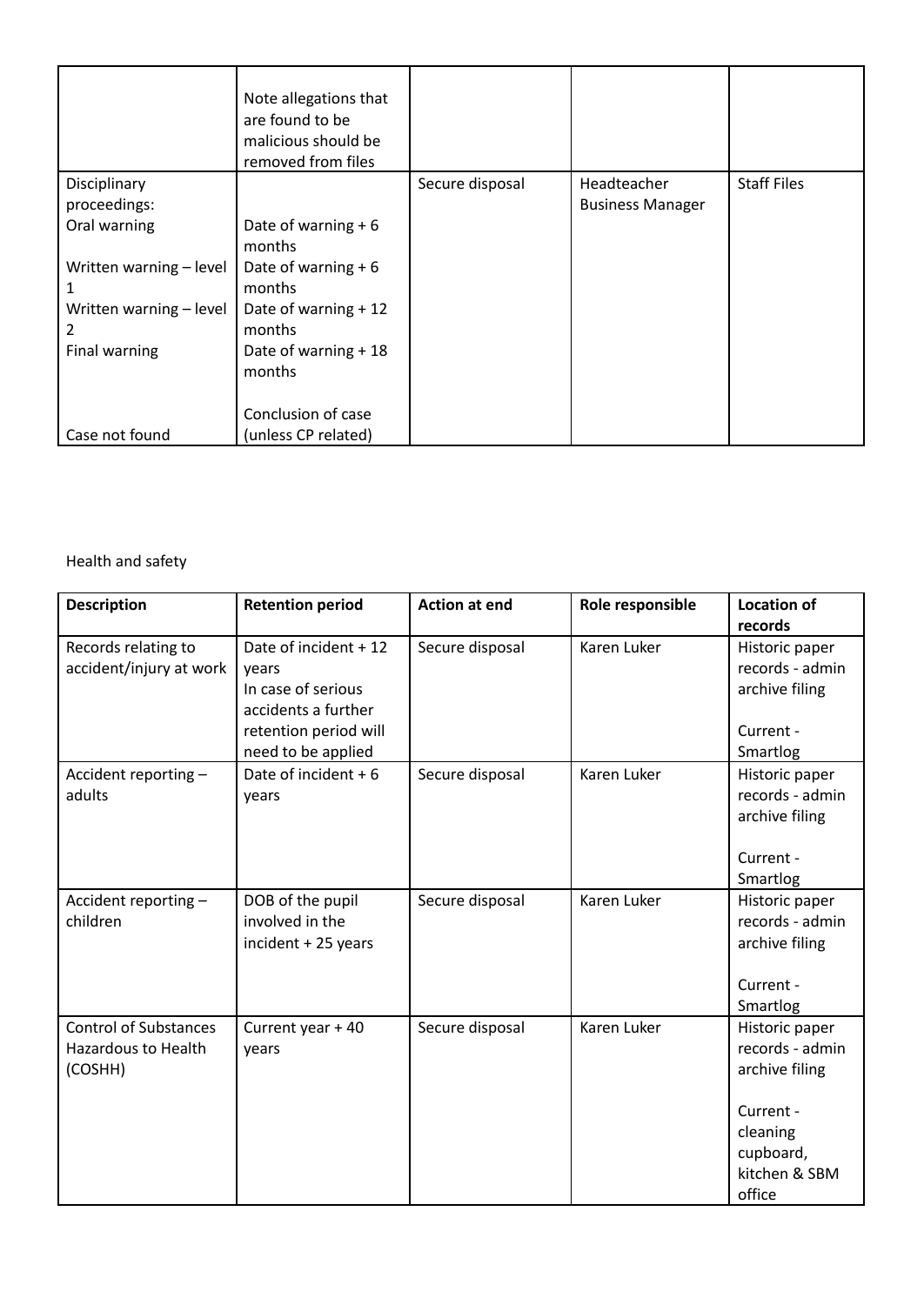| Monitoring of areas<br>where employees and<br>persons are likely to | Last action $+$ 40 years | Secure disposal | Karen Luker | Admin office<br>(archive filing) |
|---------------------------------------------------------------------|--------------------------|-----------------|-------------|----------------------------------|
| have come into contact<br>with asbestos                             |                          |                 |             |                                  |

Payroll and Pensions

| <b>Description</b>                                                                                              | <b>Retention period</b> | <b>Action at end</b> | Role responsible             | <b>Location of</b><br>records |
|-----------------------------------------------------------------------------------------------------------------|-------------------------|----------------------|------------------------------|-------------------------------|
| Maternity pay records                                                                                           | Current year + 3 years  | Secure disposal      | Gaynor Pearce                | Admin archive<br>filing       |
| Records held under<br><b>Retirements Benefits</b><br><b>Schemes</b> (Information<br>Powers) Regulations<br>1995 | Current year + 6 years  | Secure disposal      | Karen Luker<br>Gaynor Pearce | Admin archive<br>filing       |

# **Financial Management of the School**

Contract management

| <b>Description</b>   | <b>Retention period</b> | <b>Action at end</b> | Role responsible | Location of            |
|----------------------|-------------------------|----------------------|------------------|------------------------|
|                      |                         |                      |                  | records                |
| Records relating to  | Last payment on         | Secure disposal      | Karen Luker      | <b>School Business</b> |
| management of        | $contract + 12 years$   |                      |                  | Manager's office       |
| contracts under seal |                         |                      |                  |                        |
| Records relating to  | Last payment on         | Secure disposal      | Karen Luker      | <b>School Business</b> |
| management of        | contract $+6$ years     |                      |                  | Manager's office       |
| contracts under      |                         |                      |                  |                        |
| signature            |                         |                      |                  |                        |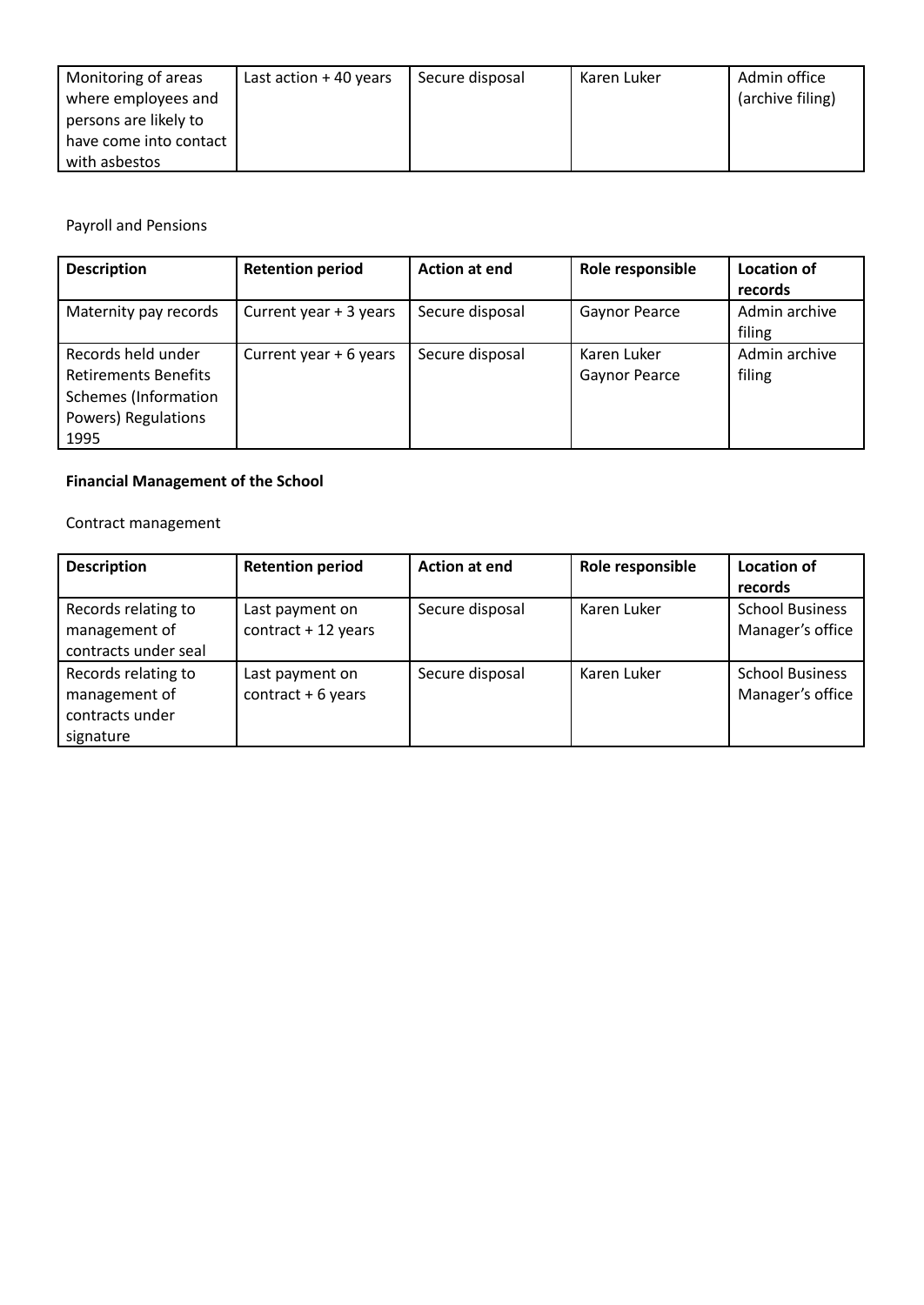# **Pupil Management**

Pupil's Educational Record

| <b>Description</b>                                             | <b>Retention period</b>    | <b>Action at end</b>                                                                                                                                      | Role responsible                | <b>Location of</b><br>records                                                                                                                                                                                                                                                                                                                    |
|----------------------------------------------------------------|----------------------------|-----------------------------------------------------------------------------------------------------------------------------------------------------------|---------------------------------|--------------------------------------------------------------------------------------------------------------------------------------------------------------------------------------------------------------------------------------------------------------------------------------------------------------------------------------------------|
| <b>Pupil's Educational</b><br>Record                           | DOB of pupil + 25<br>years | Secure disposal<br>The file will follow<br>the pupil if s/he<br>transfers to another<br>school/secondary<br>school                                        | Admin Office                    | Admin Office                                                                                                                                                                                                                                                                                                                                     |
| Examination results -<br>pupil copies (public<br>and internal) | Add to pupil file          | Secure disposal<br>The file will follow<br>the pupil if s/he<br>transfers to another<br>school/secondary<br>school                                        | Admin Office                    | Pupil File (School<br>Report)                                                                                                                                                                                                                                                                                                                    |
| Child protection<br>information (held in<br>separate files)    | DOB of pupil + 25<br>years | Secure disposal<br>These records must<br>be shredded<br>The file should<br>follow the pupil<br>when s/he transfers<br>to another<br>education institution | Designated<br>Safeguarding Lead | All information<br>for current<br>pupils kept<br>electronically<br>(CPOMS).<br>Historic<br>paperwork kept<br>in locked filing<br>cabinet.<br>All CP files for<br>pupils where we<br>have no<br>forwarding<br>information (i.e.<br>gone<br>abroad/home<br>schooling) kept<br>in admin archive<br>filing until next<br>school in UK<br>identified. |

#### Attendance

| <b>Description</b>                                  | <b>Retention period</b>            | <b>Action at end</b> | Role responsible | <b>Location of</b><br>records                                   |
|-----------------------------------------------------|------------------------------------|----------------------|------------------|-----------------------------------------------------------------|
| Attendance registers                                | Date entry made $+3$<br>vears      | Secure disposal      | Gaynor Pearce    | MIS System<br>(SIMS -<br>Historic/Integris<br>- Current)        |
| Correspondence<br>relating to authorized<br>absence | Current academic year<br>+ 2 years | Secure disposal      | Gaynor Pearce    | <b>MIS System</b><br>(SIMS -<br>Historic/Integris<br>- Current) |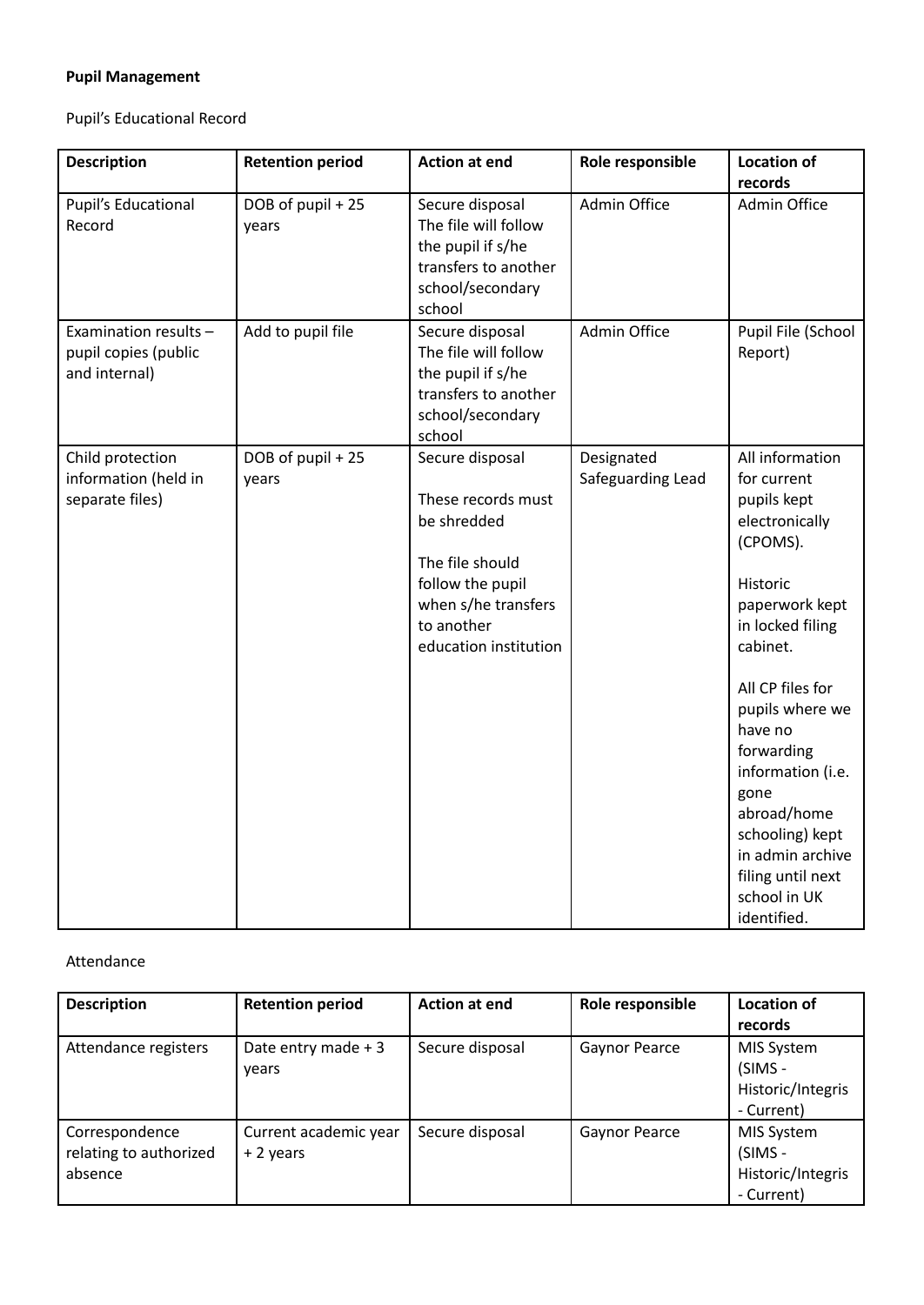Special Educational Needs

| <b>Description</b>     | <b>Retention period</b> | <b>Action at end</b> | Role responsible   | <b>Location of</b> |
|------------------------|-------------------------|----------------------|--------------------|--------------------|
|                        |                         |                      |                    | records            |
| Special educational    | DOB of pupil + 25       | Secure disposal      | SENCo - Sarah Muir | Copies of all      |
| needs files, reviews   | years                   |                      | Kirsten Dunning    | correspondence     |
| and Individual         |                         |                      |                    | retained on pupil  |
| <b>Education Plan</b>  | Note this retention     |                      |                    | file.              |
|                        | period is the minimum   |                      |                    | Copy of            |
|                        | retention period that   |                      |                    | correspondence     |
|                        | any pupil file should   |                      |                    | also kept on       |
|                        | be kept                 |                      |                    | SM/KD personal     |
|                        |                         |                      |                    | drive              |
|                        |                         |                      |                    | IEP's kept on      |
|                        |                         |                      |                    | Google Drive       |
|                        |                         |                      |                    | Copies of all      |
|                        |                         |                      |                    | correspondence     |
|                        |                         |                      |                    | uploaded to        |
|                        |                         |                      |                    | <b>CPOMS</b>       |
| Statement of SEN/      | DOB of pupil + 25       | Secure disposal      | SENCo - Sarah Muir | Copies of all      |
| <b>EHCP</b> and any    | years                   |                      | Kirsten Dunning    | correspondence     |
| amendments             |                         |                      |                    | retained on pupil  |
|                        | Note this retention     |                      |                    | file.              |
|                        | period is the minimum   |                      |                    | Copy of            |
|                        | retention period that   |                      |                    | correspondence     |
|                        | any pupil file should   |                      |                    | also kept on       |
|                        | be kept                 |                      |                    | SM/KD personal     |
|                        |                         |                      |                    | drive              |
|                        |                         |                      |                    |                    |
| Advice and information | DOB of pupil + 25       | Secure disposal      | SENCo - Sarah Muir | Copies of all      |
| provided to parents    | years                   |                      | Kirsten Dunning    | correspondence     |
| regarding educational  |                         |                      |                    | retained on pupil  |
| needs                  | Note this retention     |                      |                    | file.              |
|                        | period is the minimum   |                      |                    | Copy of            |
|                        | retention period that   |                      |                    | correspondence     |
|                        | any pupil file should   |                      |                    | also kept on       |
|                        | be kept                 |                      |                    | SM/KD personal     |
|                        |                         |                      |                    | drive              |
|                        |                         |                      |                    |                    |